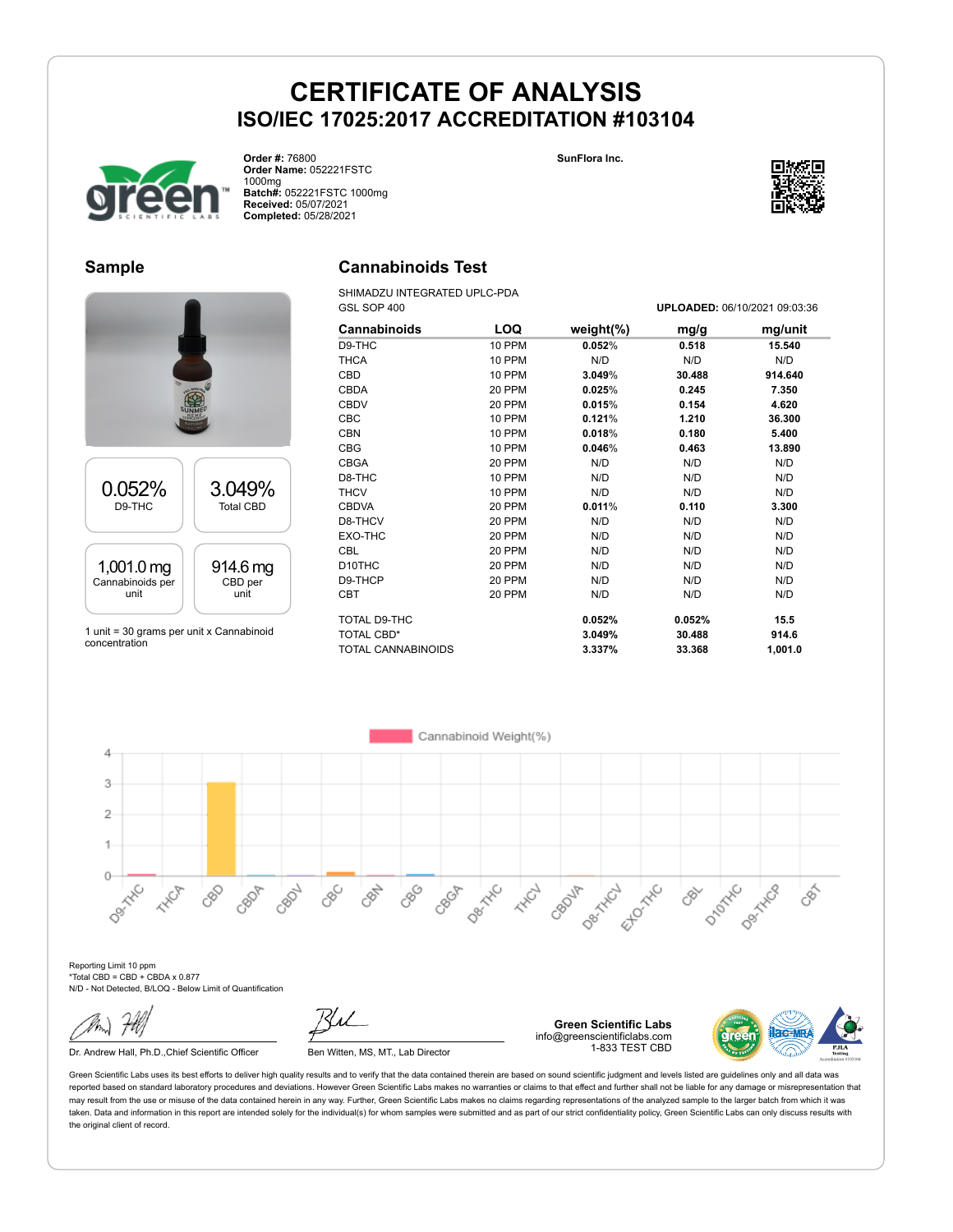

**Order #:** 76800 **Order Name:** 052221FSTC 1000mg **Batch#:** 052221FSTC 1000mg **Received:** 05/07/2021 **Completed:** 05/28/2021

### **TERPENES: TOTAL (0.028%)**

Headspace GCMS - Shimadzu GCMS QP2020 with HS20

GSL SOP 404 **Prepared:** 05/09/2021 14:36:20 **Uploaded:** 05/29/2021 20:12:19

| Terpene                  | Results (%) | LOQ (%) | $LOD$ $(\%)$ |
|--------------------------|-------------|---------|--------------|
| 3-CARENE                 | B/LOQ       | 0.003%  | 0.001%       |
| A-BISABOLOL              | 0.023%      | 0.003%  | 0.001%       |
| A-CEDRENE                | B/LOQ       | 0.003%  | 0.001%       |
| A-HUMULENE               | B/LOQ       | 0.003%  | 0.001%       |
| <b>A-PINENE</b>          | B/LOQ       | 0.003%  | 0.001%       |
| A-TERPINENE              | B/LOQ       | 0.003%  | 0.001%       |
| ALPHA-BISABOLOL          | B/LOQ       | 0.003%  | 0.001%       |
| ALPHA-PINENE             | B/LOQ       | 0.003%  | 0.001%       |
| ALPHA-TERPINENE          | B/LOQ       | 0.003%  | 0.001%       |
| <b>B-MYRCENE</b>         | B/LOQ       | 0.003%  | 0.001%       |
| <b>B-PINENE</b>          | B/LOQ       | 0.003%  | 0.001%       |
| BETA-MYRCENE             | B/LOQ       | 0.003%  | 0.001%       |
| BETA-PINENE              | B/LOQ       | 0.003%  | 0.001%       |
| BORNEOL (MIX OF ISOMERS) | B/LOQ       | 0.003%  | 0.001%       |
| CAMPHENE                 | B/LOQ       | 0.003%  | 0.001%       |
| CAMPHOR (MIX OF ISOMERS) | B/LOQ       | 0.003%  | 0.001%       |
| CARYOPHYLLENE            | B/LOQ       | 0.003%  | 0.001%       |
| CARYOPHYLLENE OXIDE      | B/LOQ       | 0.003%  | 0.001%       |
| CEDROL                   | 0.004%      | 0.003%  | 0.001%       |

| Terpene                    | Results (%)  | $\textsf{LOQ}$ (%) $\textsf{LOD}$ (%) |        |
|----------------------------|--------------|---------------------------------------|--------|
| CIS-BETA-OCIMENE           | <b>B/LOQ</b> | 0.003%                                | 0.001% |
| <b>CIS-NEROLIDOL</b>       | <b>B/LOQ</b> | 0.003%                                | 0.001% |
| <b>CIS-OCIMENE</b>         | <b>B/LOQ</b> | 0.003%                                | 0.001% |
| ENDO-FENCHYL ALCOHOL       | <b>B/LOQ</b> | 0.003%                                | 0.001% |
| EUCALYPTOL                 | <b>B/LOQ</b> | 0.003%                                | 0.001% |
| FENCHONE (MIX OF ISOMERS)  | <b>B/LOQ</b> | 0.003%                                | 0.001% |
| <b>GAMMA-TERPINENE</b>     | <b>B/LOQ</b> | 0.003%                                | 0.001% |
| <b>GAMMA-TERPINENE</b>     | B/LOQ        | 0.003%                                | 0.001% |
| <b>GERANIOL</b>            | <b>B/LOQ</b> | 0.003%                                | 0.001% |
| <b>GERANYL ACETATE</b>     | <b>B/LOQ</b> | 0.003%                                | 0.001% |
| <b>GUAIOL</b>              | <b>B/LOQ</b> | 0.003%                                | 0.001% |
| HEXAHYDROTHYMOL            | <b>B/LOQ</b> | 0.003%                                | 0.001% |
| <b>HUMULENE</b>            | <b>B/LOQ</b> | 0.003%                                | 0.001% |
| <b>ISOBORNEOL</b>          | <b>B/LOQ</b> | 0.003%                                | 0.001% |
| <b>ISOPULEGOL</b>          | <b>B/LOQ</b> | 0.003%                                | 0.001% |
| <b>LIMONENE</b>            | B/LOQ        | 0.003%                                | 0.001% |
| LINALOOL                   | B/LOQ        | 0.003%                                | 0.001% |
| NEROL                      | <b>B/LOQ</b> | 0.003%                                | 0.001% |
| P-CYMENE                   | B/LOQ        | 0.003%                                | 0.001% |
| P-MENTHA-1, 5-DIENE        | <b>B/LOQ</b> | 0.003%                                | 0.001% |
| PULEGONE (+)               | B/LOQ        | 0.003%                                | 0.001% |
| <b>SABINENE HYDRATE</b>    | <b>B/LOQ</b> | 0.003%                                | 0.001% |
| TERPINEOL (MIX OF ISOMERS) | <b>B/LOQ</b> | 0.003%                                | 0.001% |
| <b>TERPINOLENE</b>         | B/LOQ        | 0.003%                                | 0.001% |
| TRANS-BETA-OCIMENE         | <b>B/LOQ</b> | 0.003%                                | 0.001% |
| TRANS-CARYOPHYLLENE        | <b>B/LOQ</b> | 0.003%                                | 0.001% |
| TRANS-NEROLIDOL            | <b>B/LOQ</b> | 0.003%                                | 0.001% |
| TRANS-OCIMENE              | <b>B/LOQ</b> | 0.003%                                | 0.001% |
| VALENCENE                  | <b>B/LOQ</b> | 0.003%                                | 0.001% |

### **Top Terpenes Results:**



Green Scientific Labs uses its best efforts to deliver high quality results and to verify that the data contained therein are based on sound scientific judgment and levels listed are guidelines only and all data was reported based on standard laboratory procedures and deviations. However Green Scientific Labs makes no warranties or claims to that effect and further shall not be liable for any damage or misrepresentation that may result from the use or misuse of the data contained herein in any way. Further, Green Scientific Labs makes no claims regarding representations of the analyzed sample to the larger batch from which it was taken. Data and information in this report are intended solely for the individual(s) for whom samples were submitted and as part of our strict confidentiality policy, Green Scientific Labs can only discuss results with the original client of record.

#### **SunFlora Inc.**

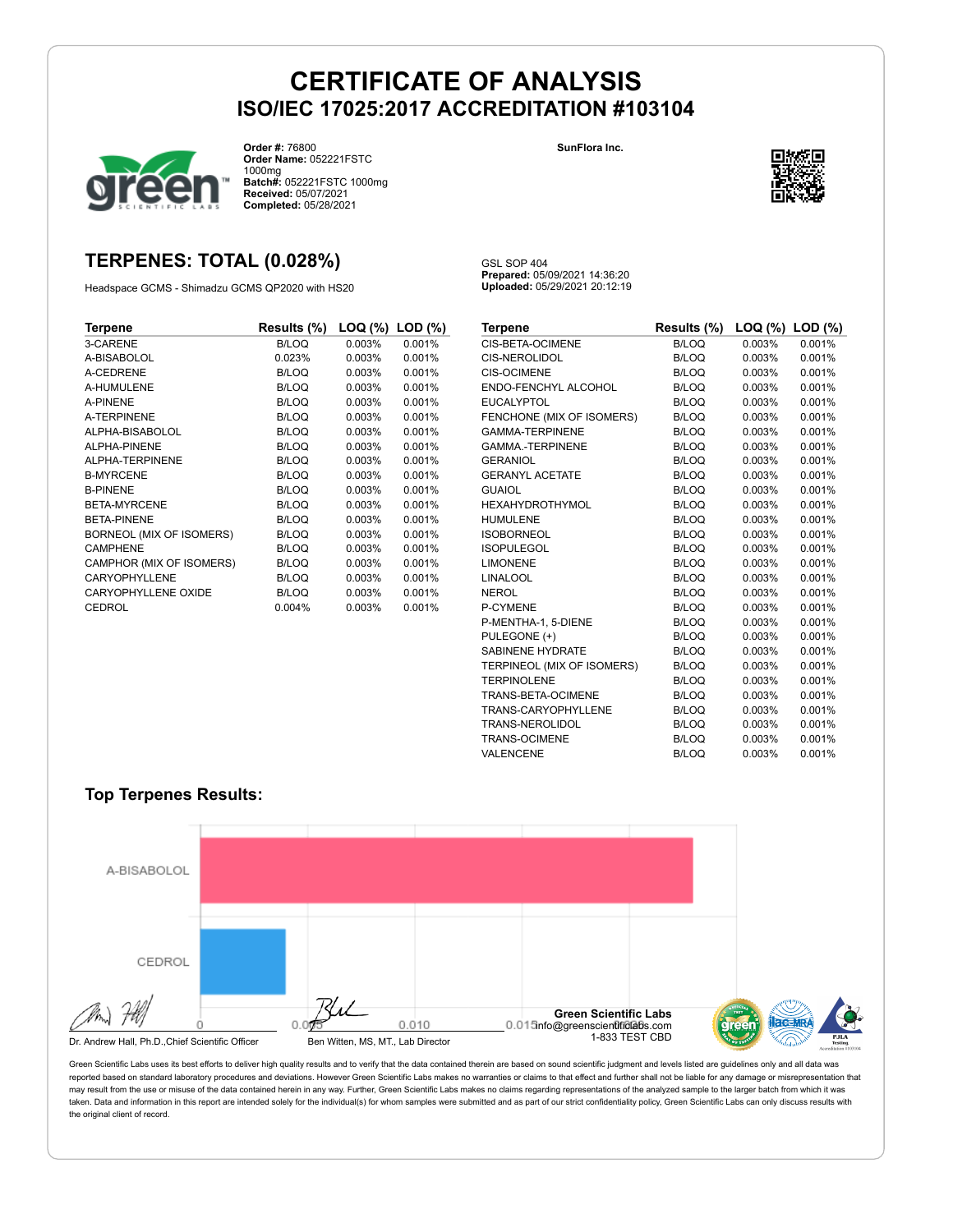

**Order #:** 76800 **Order Name:** 052221FSTC 1000mg **Batch#:** 052221FSTC 1000mg **Received:** 05/07/2021 **Completed:** 05/28/2021

**SunFlora Inc.**



### **PESTICIDE ANALYSIS:**

GSL SOP 401 **PREPARED:** 05/28/2021 18:20:08 **UPLOADED:** 06/01/2021 13:09:03

GCMS-MS - Shimadzu GCMS-TQ8040

**Pesticide Action Level (ppm) Results (ppm) LOQ (ppm) LOD (ppm)** CAPTAN 3.000 N/D 0.003 0.001 CHLORDANE 0.100 N/D 0.003 0.001 CHLORFENAPYR 0.100 N/D 0.003 0.001 COUMAPHOS 0.100 N/D 0.003 0.001

| <b>Pesticide</b>               | <b>Action Level Results LOQ LOD</b> |                         |       |       |
|--------------------------------|-------------------------------------|-------------------------|-------|-------|
|                                | (ppm)                               | $(ppm)$ $(ppm)$ $(ppm)$ |       |       |
| <b>CYFLUTHRIN</b>              | 1.000                               | N/D                     | 0.003 | 0.001 |
| <b>CYPERMETHRIN</b>            | 1.000                               | N/D                     | 0.003 | 0.001 |
| <b>PENTACHLORONITROBENZENE</b> | 0.200                               | N/D                     | 0.003 | 0.001 |

LCMS-MS - Shimadzu LCMS-8060

| <b>Pesticide</b>           | <b>Action Level</b> | <b>Results</b> | LOQ   | LOD   |
|----------------------------|---------------------|----------------|-------|-------|
|                            | (ppm)               | (ppm)          | (ppm) | (ppm) |
| <b>ABAMECTIN B1A</b>       | 0.300               | N/D            | 0.005 | 0.001 |
| <b>ACEPHATE</b>            | 3.000               | N/D            | 0.001 | 0.001 |
| <b>ACEQUINOCYL</b>         | 2.000               | N/D            | 0.001 | 0.001 |
| <b>ACETAMIPRID</b>         | 3.000               | N/D            | 0.005 | 0.001 |
| <b>ALDICARB</b>            | 0.100               | N/D            | 0.005 | 0.001 |
| <b>AZOXYSTROBIN</b>        | 3.000               | N/D            | 0.001 | 0.001 |
| <b>BIFENAZATE</b>          | 3.000               | N/D            | 0.005 | 0.001 |
| <b>BIFENTHRIN</b>          | 0.500               | N/D            | 0.005 | 0.001 |
| <b>BOSCALID</b>            | 3.000               | N/D            | 0.005 | 0.001 |
| CARBARYL                   | 0.500               | N/D            | 0.003 | 0.001 |
| <b>CARBOFURAN</b>          | 0.100               | N/D            | 0.001 | 0.001 |
| <b>CHLORANTRANILIPROLE</b> | 3.000               | N/D            | 0.005 | 0.005 |
| <b>CHLORMEQUAT</b>         | 3.000               | N/D            | 0.025 | 0.025 |
| <b>CHLORIDE</b>            |                     |                |       |       |
| <b>CHLORPYRIFOS</b>        | 0.100               | N/D            | 0.001 | 0.001 |
| <b>CLOFENTEZINE</b>        | 0.500               | N/D            | 0.001 | 0.001 |
| <b>DAMINOZIDE</b>          | 0.100               | N/D            | 0.005 | 0.001 |
| <b>DIAZINON</b>            | 0.200               | N/D            | 0.001 | 0.001 |
| <b>DICHLORVOS</b>          | 0.100               | N/D            | 0.005 | 0.001 |
| <b>DIMETHOATE</b>          | 0.100               | N/D            | 0.001 | 0.001 |
| <b>DIMETHOMORPH</b>        | 3.000               | N/D            | 0.005 | 0.001 |
| <b>ETHOPROPHOS</b>         | 0.100               | N/D            | 0.001 | 0.001 |
| <b>ETOFENPROX</b>          | 0.100               | N/D            | 0.001 | 0.001 |
| <b>ETOXAZOLE</b>           | 1.500               | N/D            | 0.010 | 0.005 |
| <b>FENHEXAMID</b>          | 3.000               | N/D            | 0.005 | 0.001 |
| <b>FENOXYCARB</b>          | 0.100               | N/D            | 0.005 | 0.001 |
| <b>FENPYROXIMATE</b>       | 2.000               | N/D            | 0.001 | 0.001 |
| <b>FIPRONIL</b>            | 0.100               | N/D            | 0.003 | 0.001 |
| <b>FLONICAMID</b>          | 2.000               | N/D            | 0.025 | 0.010 |
| <b>FLUDIOXONIL</b>         | 3.000               | N/D            | 0.003 | 0.001 |
| <b>HEXYTHIAZOX</b>         | 2.000               | N/D            | 0.005 | 0.001 |

| Pesticide            | <b>Action Level</b><br>(ppm) | Results<br>(ppm) | LOQ<br>(ppm) | LOD<br>(ppm) |
|----------------------|------------------------------|------------------|--------------|--------------|
| IMAZALIL             | 0.100                        | N/D              | 0.005        | 0.001        |
| <b>IMIDACLOPRID</b>  | 3.000                        | N/D              | 0.005        | 0.001        |
| KRESOXIM-METHYL      | 1.000                        | N/D              | 0.010        | 0.005        |
| <b>MALATHION</b>     | 2.000                        | N/D              | 0.005        | 0.001        |
| METALAXYL            | 3.000                        | N/D              | 0.001        | 0.001        |
| <b>METHIOCARB</b>    | 0.100                        | N/D              | 0.005        | 0.001        |
| <b>METHOMYL</b>      | 0.100                        | N/D              | 0.001        | 0.001        |
| <b>MEVINPHOS</b>     | 0.100                        | N/D              | 0.001        | 0.001        |
| MYCLOBUTANIL         | 3.000                        | N/D              | 0.005        | 0.001        |
| NALED                | 0.500                        | N/D              | 0.005        | 0.001        |
| OXAMYL               | 0.500                        | N/D              | 0.001        | 0.001        |
| <b>PACLOBUTRAZOL</b> | 0.100                        | N/D              | 0.005        | 0.001        |
| <b>PERMETHRINS</b>   | 1.000                        | N/D              | 0.005        | 0.001        |
| PHOSMET              | 0.200                        | N/D              | 0.005        | 0.001        |
| PIPERONYL            |                              |                  |              |              |
| <b>BUTOXIDE</b>      | 3.000                        | N/D              | 0.001        | 0.001        |
| <b>PRALLETHRIN</b>   | 0.400                        | N/D              | 0.005        | 0.005        |
| <b>PROPICONAZOLE</b> | 1.000                        | N/D              | 0.010        | 0.005        |

PROPOXUR 0.100 N/D 0.001 0.001

PYRETHRINS 1.000 N/D 0.005 0.005<br>(PYRETHRIN I) PYRIDABEN 3.000 N/D 0.005 0.001 SPINETORAM 3.000 N/D 0.001 0.001 SPINOSAD 3.000 N/D 0.001 0.001 SPIROMESIFEN 3.000 N/D 0.005 0.001 SPIROTETRAMAT 3.000 N/D 0.001 0.001 SPIROXAMINE 0.100 N/D 0.001 0.001 TEBUCONAZOLE 1.000 N/D 0.005 0.001 THIACLOPRID 0.100 N/D 0.001 0.001 THIAMETHOXAM 1.000 N/D 0.001 0.001 TRIFLOXYSTROBIN 3.000 N/D 0.001 0.001

N/D = Not Detected, A/LOQ = Above LOQ Level, B/LOQ = Below LOQ Level, B/LOD = Below LOD Level

Dr. Andrew Hall, Ph.D., Chief Scientific Officer Ben Witten, MS, MT., Lab Director

**Green Scientific Labs** info@greenscientificlabs.com 1-833 TEST CBD



Green Scientific Labs uses its best efforts to deliver high quality results and to verify that the data contained therein are based on sound scientific judgment and levels listed are guidelines only and all data was reported based on standard laboratory procedures and deviations. However Green Scientific Labs makes no warranties or claims to that effect and further shall not be liable for any damage or misrepresentation that may result from the use or misuse of the data contained herein in any way. Further, Green Scientific Labs makes no claims regarding representations of the analyzed sample to the larger batch from which it was taken. Data and information in this report are intended solely for the individual(s) for whom samples were submitted and as part of our strict confidentiality policy. Green Scientific Labs can only discuss results with the original client of record.

PYRETHRINS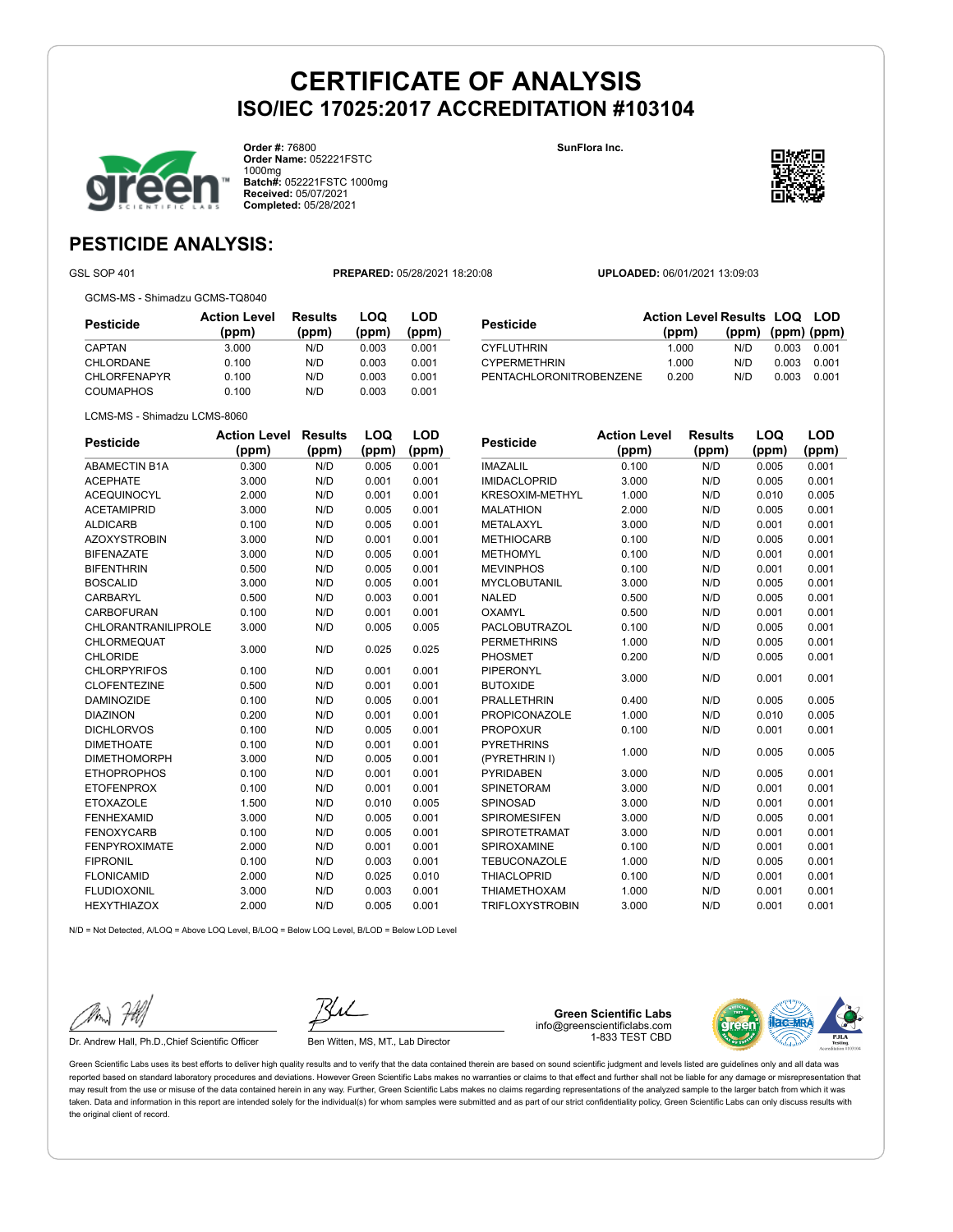

**Order #:** 76800 **Order Name:** 052221FSTC 1000mg **Batch#:** 052221FSTC 1000mg **Received:** 05/07/2021 **Completed:** 05/28/2021

**SunFlora Inc.**



### **RESIDUAL SOLVENTS:**

Headspace GCMS - Shimadzu GCMS QP2020 with HS20

GSL SOP 405 **Prepared:** 05/10/2021 18:15:27 **Uploaded:** 06/01/2021 09:46:52

| <b>Residual Solvent</b>   | <b>Action Level (ppm)</b> | Results (ppm) | LOQ (ppm) | LOD (ppm) |
|---------------------------|---------------------------|---------------|-----------|-----------|
| 1,1-DICHLOROETHENE        | 8                         | N/D           | 0.63      | 0.63      |
| 1,2- DICHLOROETHANE       | $\overline{2}$            | N/D           | 0.12      | 0.02      |
| <b>ACETONE</b>            | 5,000                     | N/D           | 140       | 20        |
| <b>ACETONITRILE</b>       | 410                       | N/D           | 25        | 1         |
| <b>BENZENE</b>            |                           | N/D           |           | 0.5       |
| <b>BUTANE</b>             | 5,000                     | N/D           | 50        | 10        |
| <b>CHLOROFORM</b>         |                           | N/D           |           | 0.5       |
| CIS 1,2-DICHLOROETHENE    | 5                         | N/D           | 0.73      | 0.18      |
| <b>ETHANOL</b>            | 5,000                     | N/D           | 140       | 20        |
| ETHYL ACETATE             | 5,000                     | N/D           | 140       | 20        |
| <b>ETHYL ETHER</b>        | 5,000                     | N/D           | 140       | 20        |
| ETHYLENE OXIDE            |                           | N/D           | $\Omega$  | 0         |
| <b>ISOPROPYL ALCOHOL</b>  | 5,000                     | N/D           | 140       | 20        |
| <b>METHANOL</b>           | 3,000                     | N/D           | 100       | 20        |
| <b>METHYLENE CHLORIDE</b> | 125                       | N/D           | 0.15      | 0.15      |
| N-HEPTANE                 | 5,000                     | N/D           | 140       | 20        |
| N-HEXANE                  | 290                       | N/D           | 18        | 10        |
| <b>PENTANE</b>            | 5,000                     | N/D           | 140       | 20        |
| <b>PROPANE</b>            | 5,000                     | N/D           | 20        |           |
| <b>TOLUENE</b>            | 890                       | N/D           | 53        |           |
| TRANS 1,2-DICHLOROETHENE  | 5                         | N/D           | 0.73      | 0.18      |
| <b>TRICHLOROETHENE</b>    |                           | N/D           |           | 0.5       |
| <b>XYLENES</b>            | 150                       | N/D           | 130       | 20        |

Dr. Andrew Hall, Ph.D., Chief Scientific Officer Ben Witten, MS, MT., Lab Director

**Green Scientific Labs** info@greenscientificlabs.com 1-833 TEST CBD



Green Scientific Labs uses its best efforts to deliver high quality results and to verify that the data contained therein are based on sound scientific judgment and levels listed are guidelines only and all data was reported based on standard laboratory procedures and deviations. However Green Scientific Labs makes no warranties or claims to that effect and further shall not be liable for any damage or misrepresentation that may result from the use or misuse of the data contained herein in any way. Further, Green Scientific Labs makes no claims regarding representations of the analyzed sample to the larger batch from which it was taken. Data and information in this report are intended solely for the individual(s) for whom samples were submitted and as part of our strict confidentiality policy, Green Scientific Labs can only discuss results with the original client of record.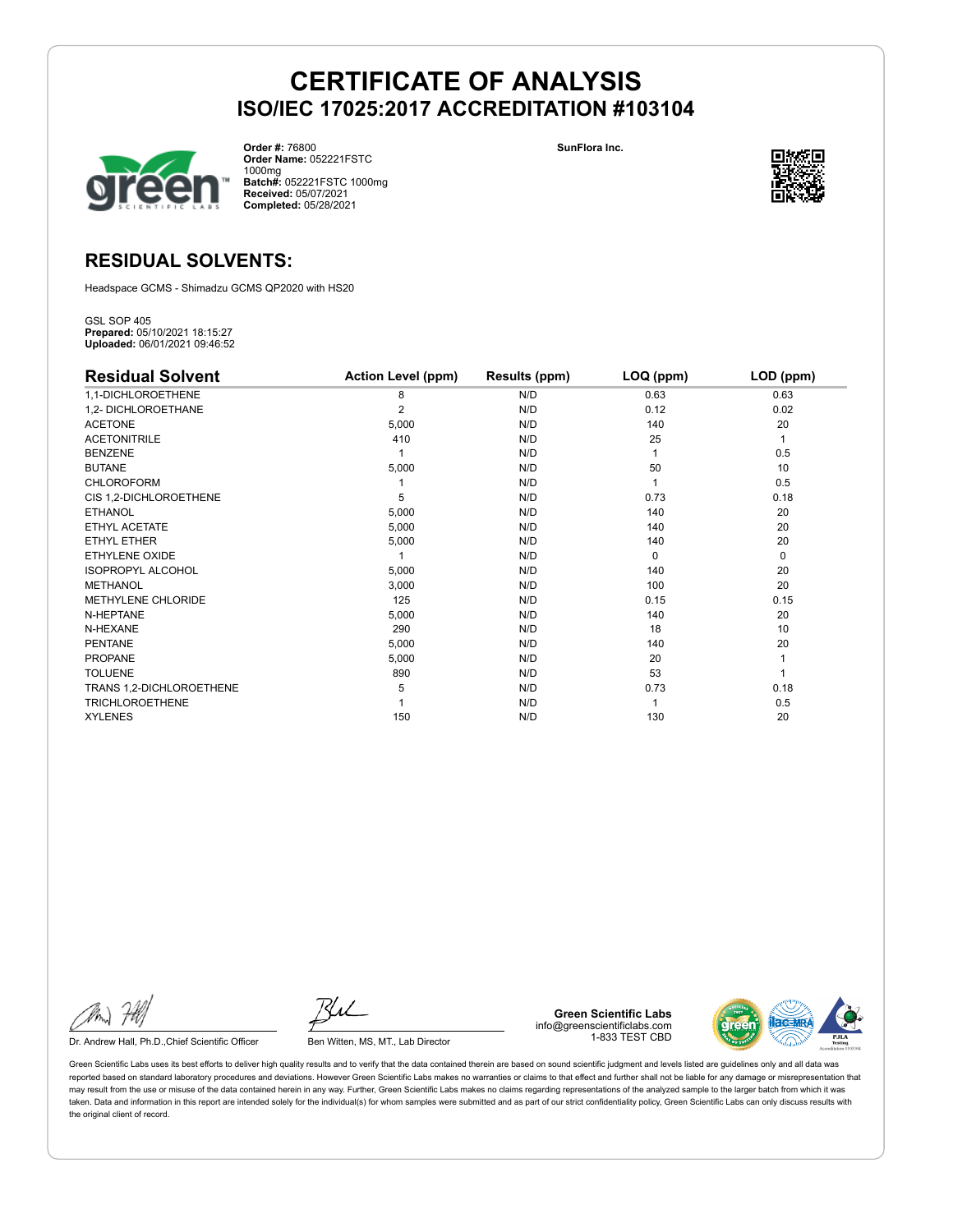

**Order #:** 76800 **Order Name:** 052221FSTC 1000mg **Batch#:** 052221FSTC 1000mg **Received:** 05/07/2021 **Completed:** 05/28/2021

**SunFlora Inc.**

**Microbial Analysis** GSL SOP 406 **Uploaded:** 05/11/2021 20:54:47



### **Microbial Analysis:**

fa PCR - Agilent AriaMX

### **MICROBIAL ANALYSIS:**

PCR - Agilent AriaMX

| <b>Test</b>            | <b>SOP</b> | <b>Test Method</b> | <b>Device Used</b> | <b>LOD</b>                          | Allowable<br>Criteria         | <b>Actual Result Pass/Fail</b> |             |
|------------------------|------------|--------------------|--------------------|-------------------------------------|-------------------------------|--------------------------------|-------------|
| TOTAL YEAST AND MOLD   | 406.01     | USP 61/62+         | <b>ARIAMX PCR</b>  | CFU/G BY<br><b>SAMPLE</b><br>TYPE** | 1.000 CFU/G                   | NOT DETECTED                   | <b>PASS</b> |
| LISTERIA MONOCYTOGENES | 406.01     |                    | <b>ARIAMX PCR</b>  | 2 COPIES OF<br><b>DNA</b>           | PRESENCE/ABSENT NOT DETECTED  |                                | <b>PASS</b> |
| STEC E. COLI*          | 406.01     | USP 61/62+         | <b>ARIAMX PCR</b>  | 1 CFU/G**                           | DETECT/NOT<br><b>DETECTED</b> | NOT DETECTED                   | <b>PASS</b> |
| PATHOGENIC E. COLI     | 406.01     | USP 61/62+         | <b>ARIAMX PCR</b>  | 1 CFU/G**                           | DETECT/NOT<br><b>DETECTED</b> | NOT DETECTED                   | <b>PASS</b> |
| SALMONELLA*            | 406.01     | USP 61/62+         | <b>ARIAMX PCR</b>  | 1 CFU/G**                           | DETECT/NOT<br><b>DETECTED</b> | <b>NOT DETECTED</b>            | <b>PASS</b> |

† USP 61 (enumeration of bacteria TAC, TYM, and ENT/Coliform), USP 62 (identifying specific species E.coli Aspergillus etc) \* STEC and Salmonella run as Multiplex

\*\* CFU/g Calculation based on MIP/Extract matrix

\*\*\* Flavus = 2 Copies of DNA / Fumigatis = 2 Copies of DNA Niger = 20 Copies of DNA / Terrus = 10 copies of DNA

Dr. Andrew Hall, Ph.D., Chief Scientific Officer Ben Witten, MS, MT., Lab Director

**Green Scientific Labs** info@greenscientificlabs.com 1-833 TEST CBD



Green Scientific Labs uses its best efforts to deliver high quality results and to verify that the data contained therein are based on sound scientific judgment and levels listed are guidelines only and all data was reported based on standard laboratory procedures and deviations. However Green Scientific Labs makes no warranties or claims to that effect and further shall not be liable for any damage or misrepresentation that may result from the use or misuse of the data contained herein in any way. Further, Green Scientific Labs makes no claims regarding representations of the analyzed sample to the larger batch from which it was taken. Data and information in this report are intended solely for the individual(s) for whom samples were submitted and as part of our strict confidentiality policy, Green Scientific Labs can only discuss results with the original client of record.